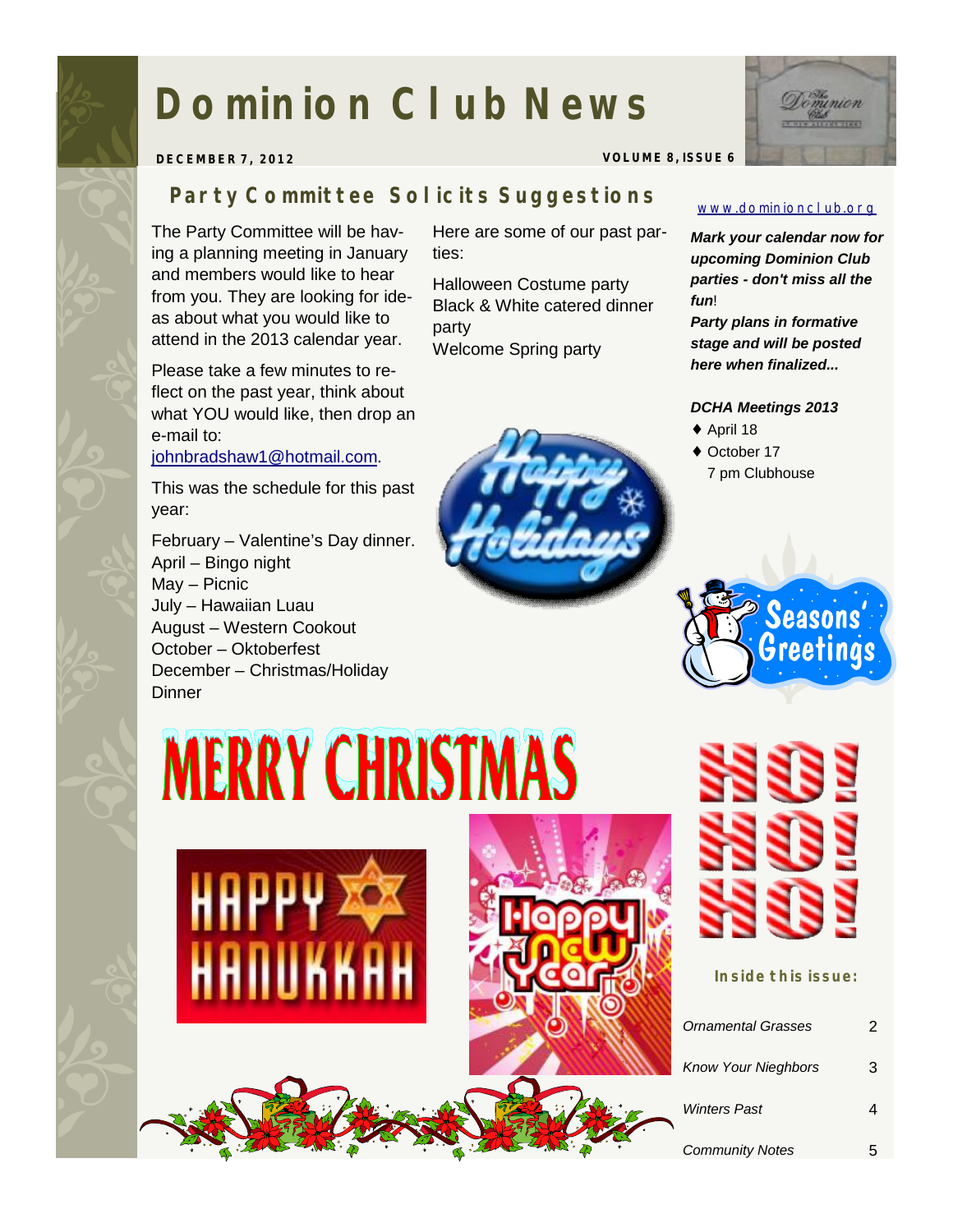

#### *Ornamental Grasses*

DCHA residents enjoy many varieties of ornamental grasses on their property and in our community. Abbruzzese crews will be cutting down and removing ornamental grass remnants as weather permits through December.

Hear are some remembrances courtesy of Carol Jauchius...



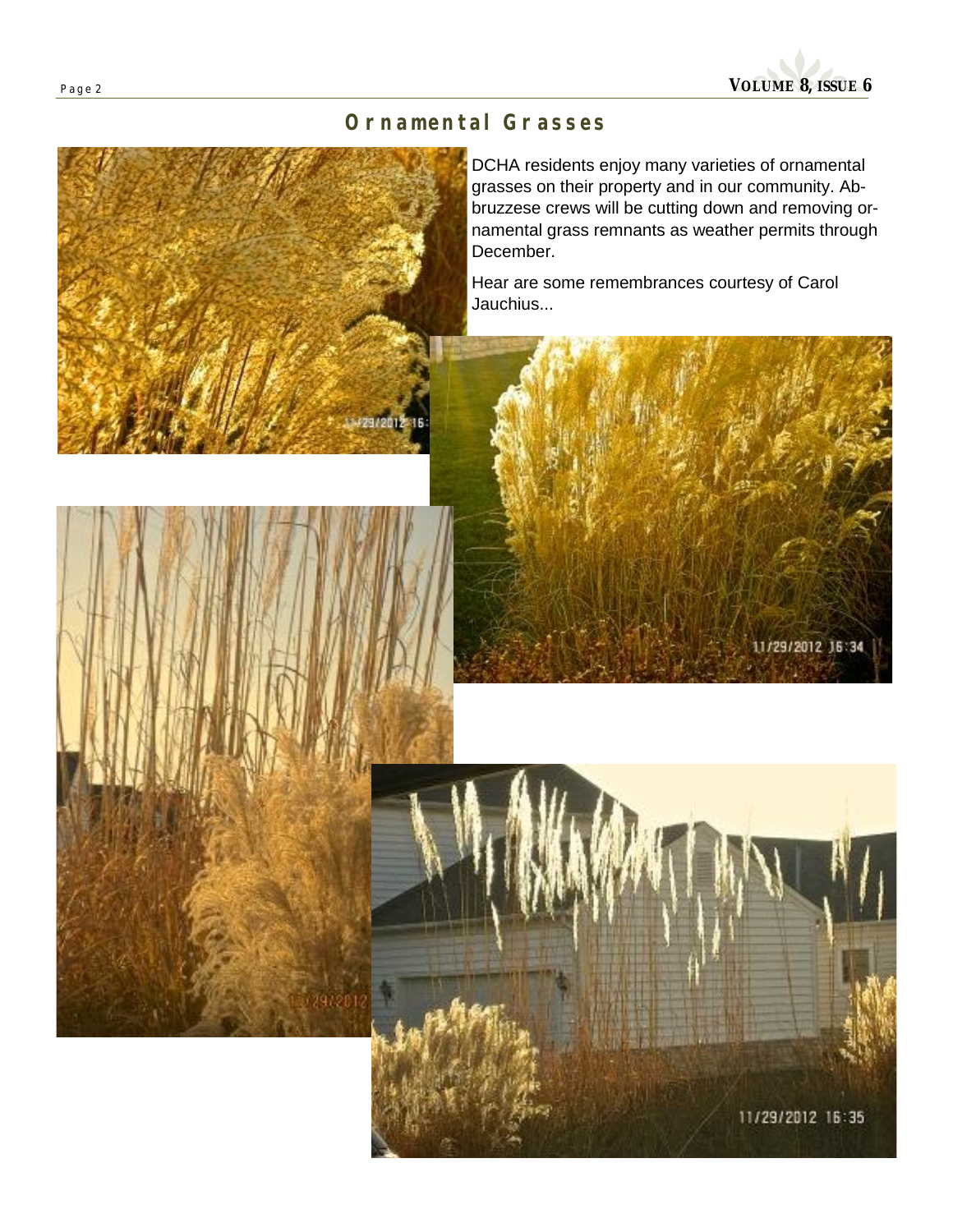

#### *Know Your Neighbors*

*Editor's Note—Judy Bennet, 6939 Joysmith Circle, submitted this account of one of her recent experiences...* 

#### **Honor Flight Columbus**

In October I had the opportunity of joining with a group of people from the Catholic Church in New Albany to go the airport to welcome back a group of WW2 and Korean veterans who had been on a trip to Washington, DC to visit the various memorials. Expecting to be among only 46 people there to mark the return, how surprised I was to join with perhaps 500 others, including several Boy Scout troops, in the baggage area of the airport. And if all this wasn't enough we started to hear drums and in marched 24 Ohio State Band members along with Dr. John Waters, the director.



These band members had been up since 4:00AM, had practiced and then played for a Skull Session, played for the OSU-Purdue game and then volunteered to play again for these returning veterans. And what a highlight it was for those of us waiting for the flight to arrive. Finally the veterans started coming into view and were greeted with flags waving, applause, banners, cheers, many handshakes and the wonderful music from the band. Many of these men and women were in wheelchairs or using walkers but all arrived sporting a huge smile. These veterans had a truly memorable day but for those of us waiting for them it was a very humbling experience. We were the ones who were honored to be in the presence of greatness. These men and women gave so much so that we could enjoy the freedoms from their sacrifices.

We are losing something like 100 of these veterans daily so these gallant individuals are a vanishing breed. The Honor Flight program started in 2007 and has been coordinated from it's beginning by Bobbi and Bill Richards. The veterans are accompanied by 'Guardians' who are volunteers but undergo training to make the day safe and memorable for the veterans. The veterans fly free, their fee is paid by sponsors or corporate donations. This is a Thank You for what they already paid in their service for all of us. The guardians pay their own way. Southwest Airlines is the carrier used and the flights hold 80 veterans and 57 guardians. The flights cost approximately \$50, 000. These flights are monthly from April through October and the actual dates can be found on the web site [www.HonorFlightColumbus.org.](http://www.HonorFlightColumbus.org)

There are Honor Flights from other areas throughout the United States and we are so blessed to have one here. If you know of an individual who would qualify for one of these flights or would like to be a guardian please have them contact the Richards at [HonorFlightColumbus1@gmail.com](mailto:HonorFlightColumbus1@gmail.com). And if you have the opportunity, check the dates for the 2013 flights and go welcome the veterans...you will be among lots of 'friends'. Incidentally, the OSU band is not always there...it's always a surprise when they come to honor our veterans…but it's a great treat if they should arrive. This is a truly awesome experience.

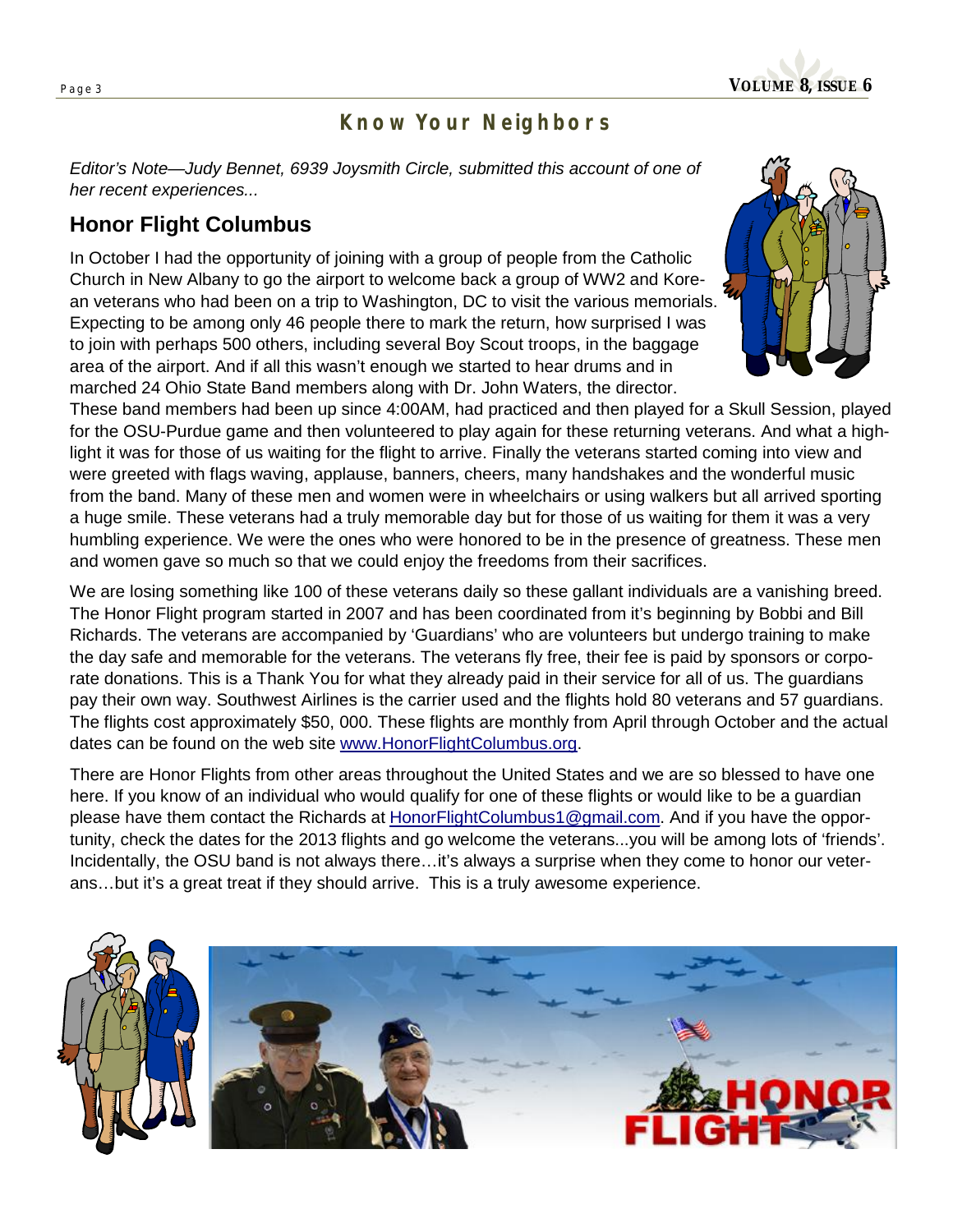

#### *Winters Past*

Winter is coming upon us again, although recent weather has been unusually mild. Just to get you in the mood, here are some glimpses of winters past that may not warm your heart but will nudge your memory...

Winter







**Photos by Carol Jauchius**